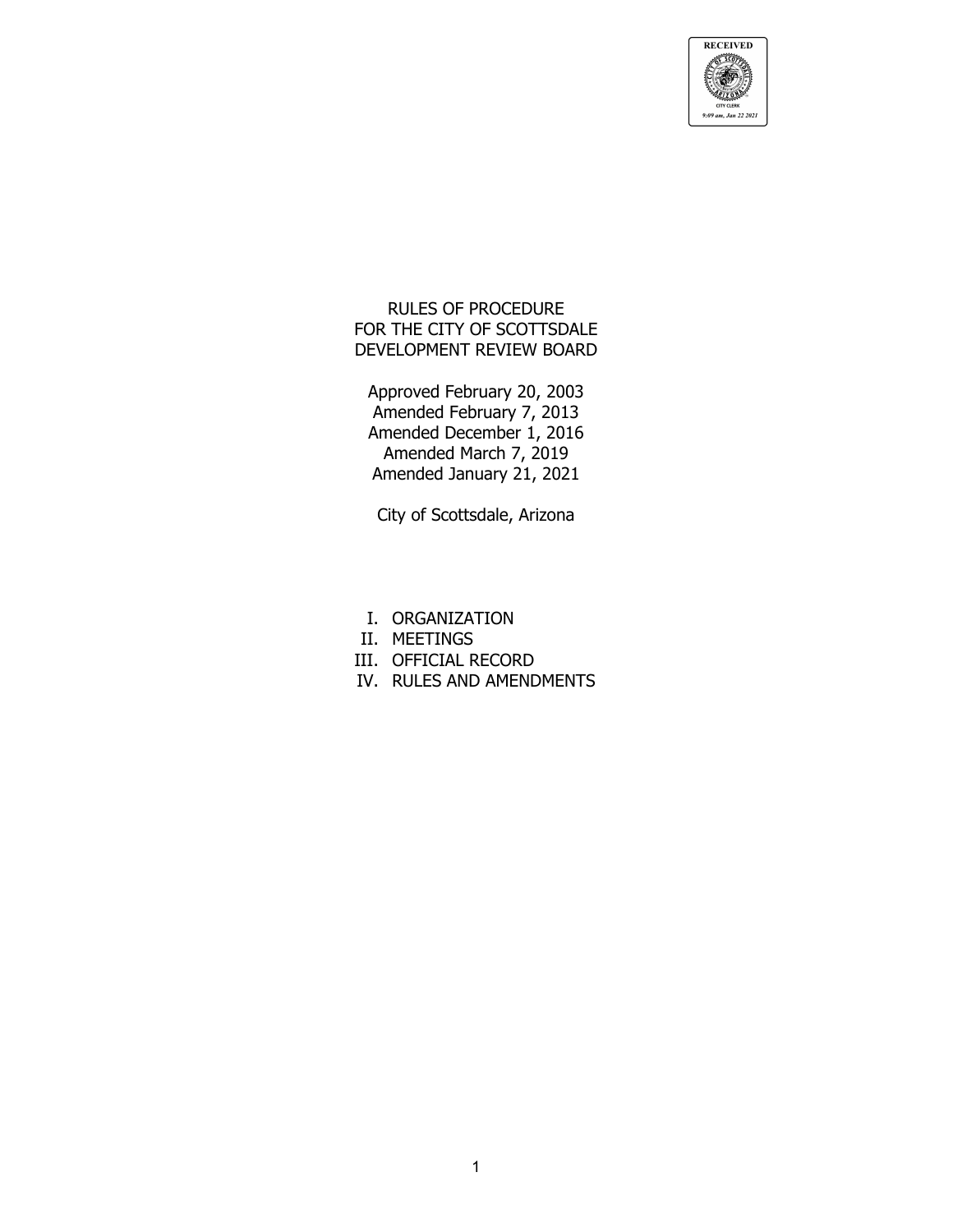### I. ORGANIZATION

101. The Development Review Board shall be organized as provided in Zoning Ordinance No. 455. All members of the Board are voting members. If a Council Member or Planning Commission Member is unable to attend a meeting, then a substitute member from the respective body may serve in their absence.

#### 102. Chair

The City Council member of the Development Review Board shall serve as Chair. The Chair shall preside at all meetings and hearings of the Development Review Board, decide all points of order or procedure, and perform any duties prescribed by the ordinance or the rules.

#### 103. Absence of the Chair

In the absence of the Chair, the Vice-Chair shall preside at the respective meeting of the Board. In the event that neither the chair nor vice-chair is in attendance, the former vice-chair, if present and still a member of the Board, or the most senior member of the Board, shall serve as the acting chair at the respective meeting of the Board.

#### 104. Vice-Chair

The five (5) Public Members shall elect the Vice-Chair who shall be chosen from among the five (5) Public Members of the Development Review Board. The election shall take place at the first Development Review Board meeting every calendar year. The Vice-Chair shall be eligible for re-election.

#### 105. Vacancy

A vacancy for Vice-Chair that is created by any cause shall be filled for the unexpired term by a new election. After the vacancy has been filled, such election shall take place at the next regularly scheduled meeting of the Board, and the member elected shall not be considered as having served a full term.

## 106. Secretary

The Zoning Administrator**,** or designee**,** shall be the Secretary of the Board. It shall be the duty of the Secretary to the Development Review Board to conduct all official correspondence of the Board; send out all notices; prepare all agendas; be responsible for recording and distributing minutes; perform all customary duties of the office; and perform any other such secretarial duties as shall be reasonably requested by the Board.

## 107. Special Committee

The Board may recommend to City Council the appointment of such a committee, as the Board feels necessary on any subject pertinent to the matters being heard by the Board. A committee of the Development Review Board shall not be created unless authorized by the City Council prior to its creation. Any committee created following City Council authorization may include only members of the Development Review Board, unless the City Council approves the appointment of a non-member. The committee may be empowered to meet with the City Staff, City Council, Planning Commission, Board of Adjustment, or any other such official body**,** and shall make such reports to the Board as may be requested by a majority of the members of the Board.

## 108. Legal Counsel

The City Attorney, or designated representative, shall be the legal counsel for the Board. Advice of counsel shall be received and entered into the minutes before disposition of any request, of any question of law, or matter requiring legal interpretations of advice.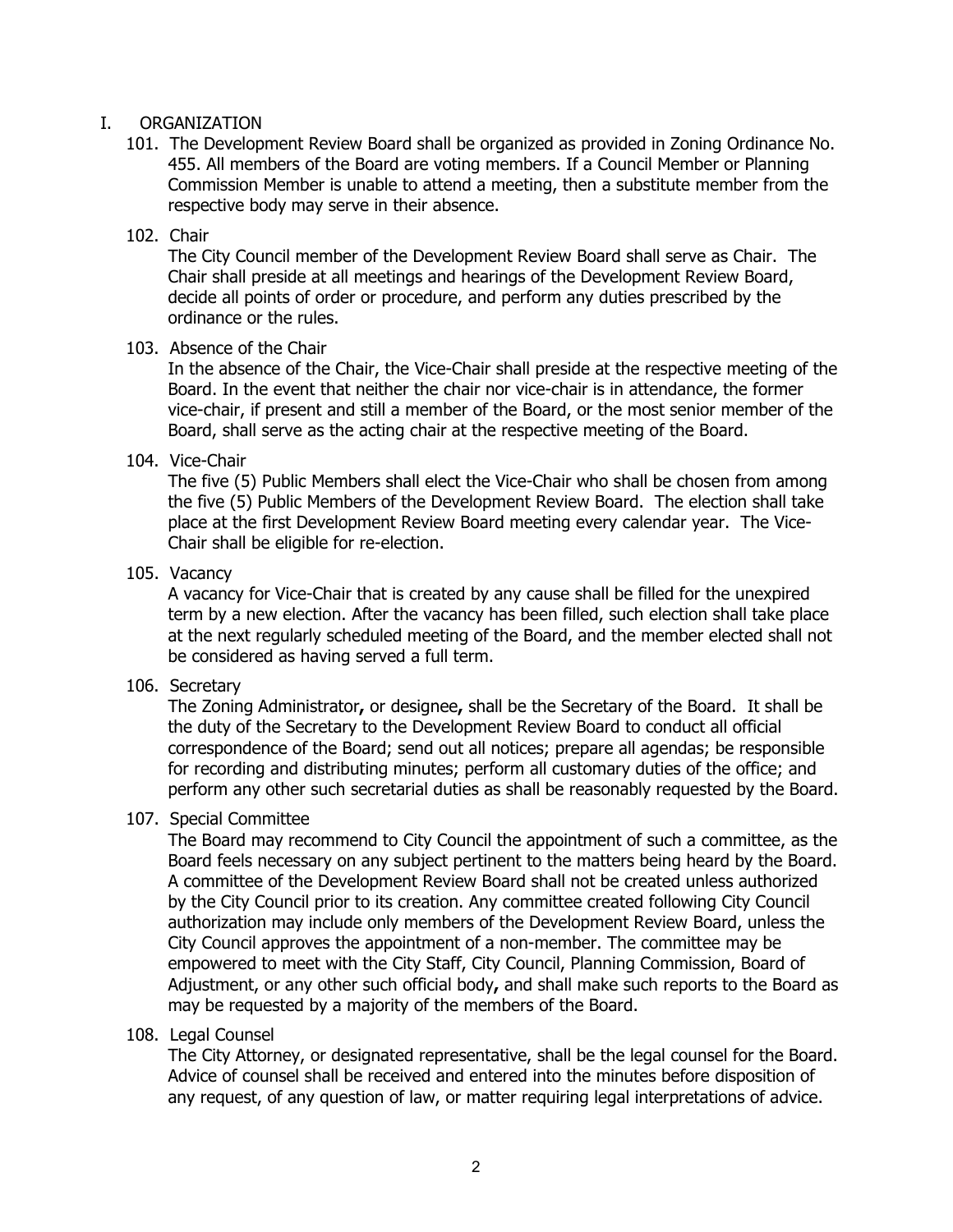## II. MEETINGS

# 201. Meetings

Meetings of the Development Review Board will be on the first and third Thursday of each month. However, the precise schedule each month may vary, depending on holidays, elections, etc. All meetings of the Development Review Board, and any special committees of the Board, shall be open to the public. Any action calling for a formal vote shall take place only at a public meeting.

#### 202. Study Sessions

Study sessions of the Development Review Board may be scheduled on the same day as a Board meeting. The study session is utilized for administrative matters pertaining to the Board, for the staff and board members to review DRB meeting agenda items, and for matters that are non-action. Public comments or applicant presentations shall not be permitted during a study session. Board members may ask questions of an applicant, or the public, in order to obtain a clarification or relevant information regarding an agenda item.

## 203. Special Meetings

Special meetings for good cause may be held by the Development Review Board, on call of its Chair, or of a majority of its members, which call shall be filed with the Secretary, or as may be scheduled by a majority of the members at any previous meeting. The manner of the call shall be noted in the minutes of the special meeting, and at least forty-eight (48) hours' notice of the meeting shall be given to each member.

## 204. Quorum

A quorum is necessary to hold a meeting or study session. A quorum shall consist of four (4) members of the Board, and shall be made up of at least one (1) member from the City Council or Planning Commission, with the remainder of the quorum comprised of Public Members. If there is a quorum, the business of the Board shall be transacted by a majority of the members present and eligible to vote. As an example, if five (5) members are present and eligible to vote, the business of the Board shall be transacted by a vote of three (3) members. A member who is disqualified from voting due to a conflict of interest or the appearance of impropriety shall not be counted as present for the purposes of this Section.

## 205. Member Attendance

In the event that a member is unwilling or unable to serve, or if any member is absent or tardy from three (3) consecutive meetings, or four (4) meetings within a six (6) month period, then the Chair shall notify the Mayor or the Mayor's designee so that the consideration of removal and replacement of the member may be scheduled for City Council action.

## 206. Applicant Attendance

The applicant, or an authorized agent or agents, for any case being heard before the Board, shall be present in person unless the Planning Director or the Chair of the Board has been notified of the absence in writing prior to the public hearing. If the applicant, or their authorized agent or agents, fails to submit such notice and fails to appear before the Board as regularly scheduled, then the application scheduled for hearing may be continued. If the applicant, or their authorized agent or agents, fail to appear as scheduled three times, such failure may be deemed sufficient cause for an action for denial of the case.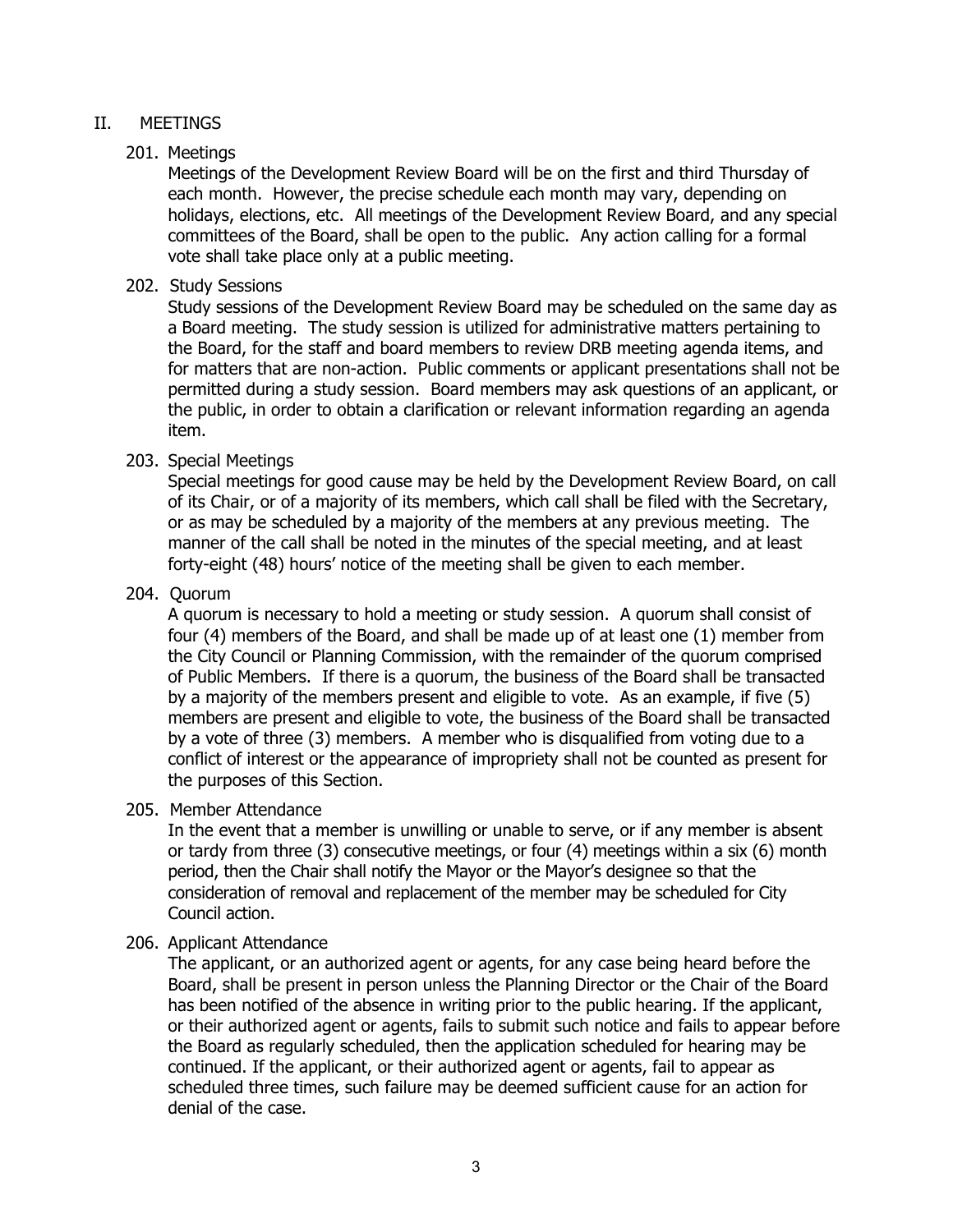207. Location of Meeting

The location of meetings of the Development Review Board shall be in the Kiva, City Hall, Scottsdale, Arizona, or other locations as designated by the Chair, and posted to notify citizens of the location change.

208. Order of Business

The order of business shall be as follows:

- 1. Call to Order.
- 2. Administrative Report.
- 3. Public Comment.
- 4. Review and approval of the minutes of the previous meeting.
- 5. Presentation of information regarding City of Scottsdale program or policy.
- 6. Consent Agenda.
- 7. Regular Agenda.
	- a. Unfinished business from a previous meeting
	- b. Hearing of new cases
	- c. Request for a recommendation regarding a zoning district map amendment, as specified in the zoning ordinance
	- d. Request for an extension of approval of a case that has not obtained a permit for construction within the ordinance specified term of approval
- 8. Non-Action Items.

## 209. Applicant Requests

The order of applicant presentations and time limits shall be as follows:

- 1. Staff presentation.
- 2. Applicant presentation (up to 10 minutes, unless additional or less time is granted by a majority of the Board).
- 3. Board members questions of staff and/or applicant.
- 4. Public comment (three minutes for individual speakers, up to 10 minutes for a representative of 10 or more persons present at the meeting who have contributed their time to the representative).
- 5. Applicant response to public comment (5 minutes).
- 6. Staff's response, if needed (5 minutes).
- 7. Board member motion.
- 8. Board member deliberation of the motion.
- 9. Board member vote on the motion

An applicant may request a continuance.

If a request for a continuance is under consideration, no public comment will be taken until after the vote to continue has been taken and the continuance has been denied.

210. Tie Vote

If an agenda item receives a tie vote, of the members present, then the item is deemed to be denied. In the event of a tie vote, a member that voted in the negative may, in the same meeting, offer a motion to continue the case to a future meeting of the Board.

## 211. Robert's Rules of Order

When any question of parliamentary procedure arises, it shall be decided on the basis of Robert's Rules of Order, unless otherwise specified in these rules of the Board.